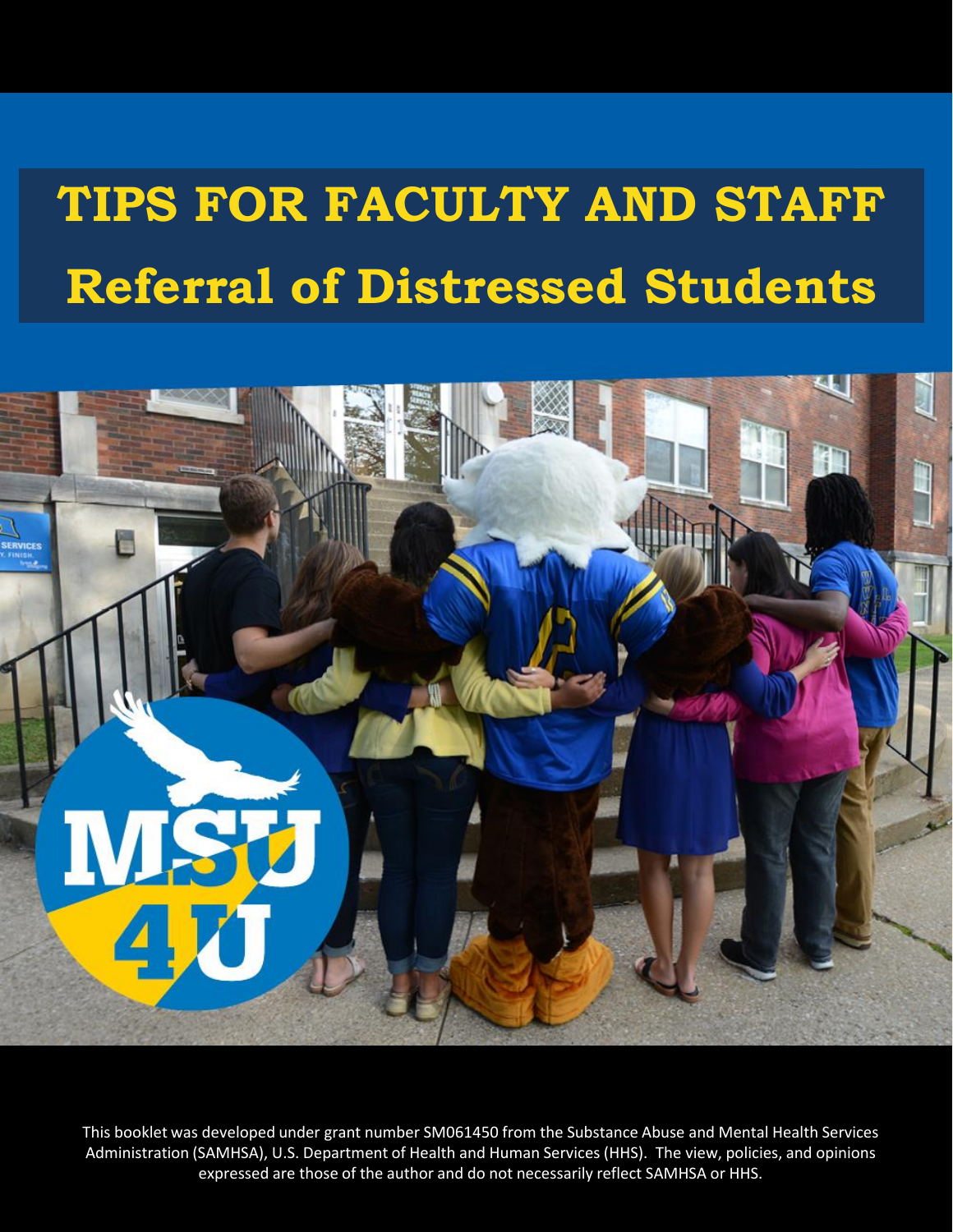#### **OBSERVE FOR SIGNS OF A STUDENT IN DISTRESS**

- increased nervousness, agitation, or irritability
- withdrawal from others (isolation)
- sudden changes in academic performance
- memory problems
- sudden changes in personal or classroom relationships
- chronic fatigue, low energy or sleeping in class
- abrupt radical changes in behavior
- infrequent class attendance
- marked change in personal hygiene
- fearfulness
- dependency (e.g., the student who always hangs around you or constantly tries to see you)
- signs of depression (frequent crying, insomnia, oversleeping, sudden weight loss/gain, loss of pleasure)
- increase in drug and alcohol abuse
- talking about death or suicidal thoughts
- confusion including bizarre, alarming, or dangerous behavior

## **MAKE THE DECISION**

In cases when you are not sure whether or not to refer, please call the Counseling & Health Services and ask to speak to a counselor regarding your concerns. The Counseling & Health Services staff is available to assist with decisions about how to be most helpful. Sometimes referral is indicated and sometimes it is a matter that may best be addressed in another manner. Aside from the signs or symptoms that may suggest the need for counseling, there are other guidelines that may help you define the limits of your involvement with a particular student's problem. A referral is usually indicated in the following situations:

- 1. The student is demonstrating signs and symptoms of distress.
- 2. A student presents a personal problem or requests information about how to address the problem in situations that are outside your range of knowledge. The problem is more serious than you feel comfortable handling.
- 3. A student is reluctant to discuss a problem with you for some reason.
- 4. You have exhausted your resources in trying to be of help and believe the student needs more assistance than you have been able to provide.

## **CALL FOR CONSULTATION**

If you are in doubt about whether or not to refer a student to counseling, or would like suggestions on how to approach a particular student, please call Counseling & Health Services and speak with one of our counselors (606-783-2123). A telephone consultation may help sort out relevant issues, explore alternative approaches and identify other resources which may better serve the student's needs. **If your consultation questions are of an urgent nature (suicidal, sexual assault, death of a loved one, etc.) inform the receptionist that your situation is of an urgent nature that requires immediate attention or call 911 if an emergency response is needed. Do not delay getting help for the student's and your safety.**